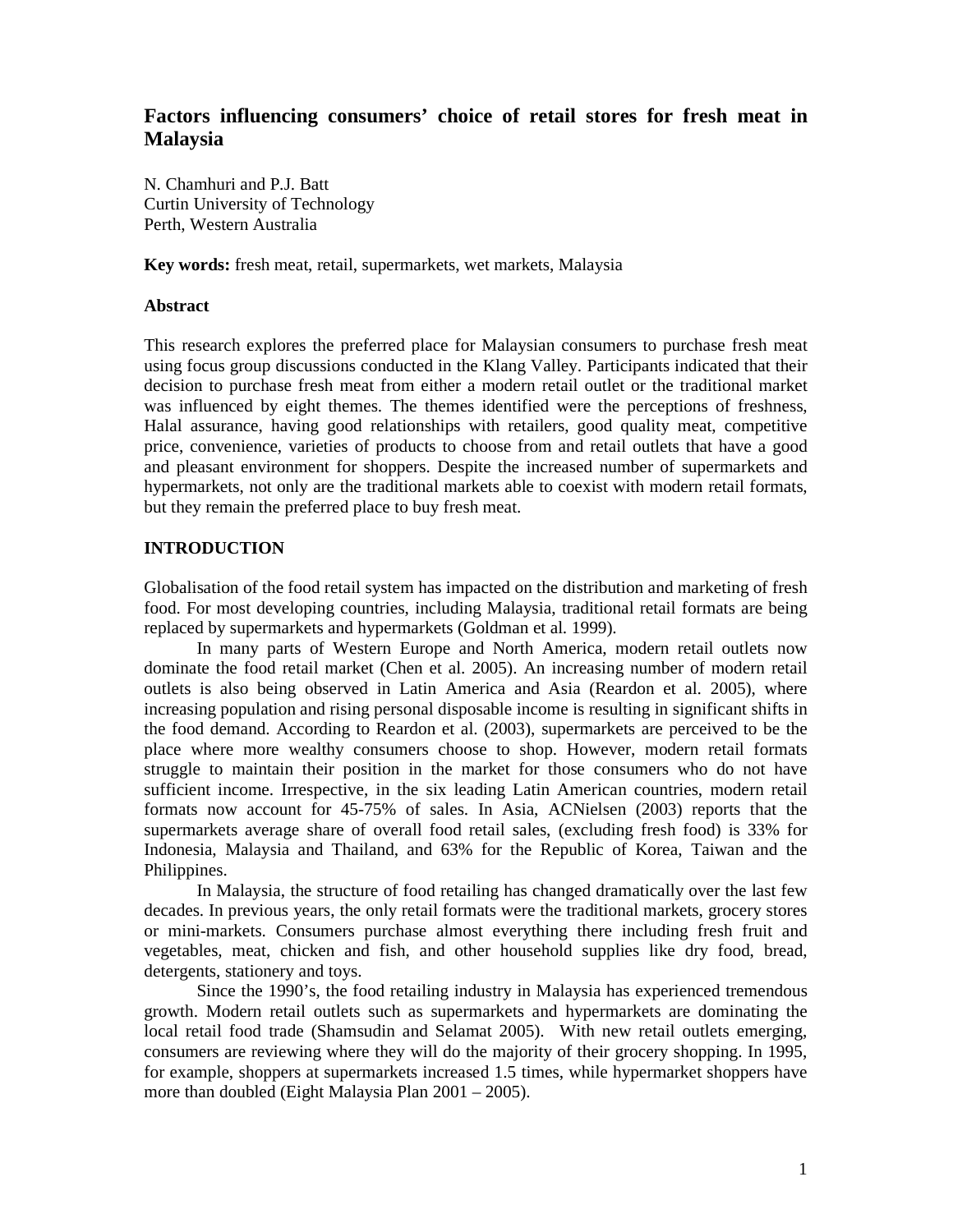Alongside the development of the food retail industry, the behaviour of consumers in Malaysia has also changed. Malaysian consumers are experiencing dramatic changes in their lifestyle, which impacts on the way they purchase their food. Several factors including an increase in personal disposable income, greater urbanisation, a greater awareness of food safety and food quality issues, and changes in diet are influencing the preferred place of purchase (Wong 2007). With more purchasing power, consumers have more choice as to where and when they purchase their food.

 Modern retail outlets have impacted on both the traditional food retail environment and consumer behaviour in Malaysia. How consumers have responded to this complex situation is the main focus of this paper. As very little research has been undertaken to explore the food shopping behaviour of Malaysian consumers, this research project sought to identify which factors were most influential in the consumers' choice of retail outlet when purchasing fresh meat and to explore why consumers continue to shop at traditional markets when they have the opportunity to purchase from modern retail outlets.

## **RETAIL FORMATS IN MALAYSIA**

The traditional retail formats in Malaysia consist of traditional markets and grocery stores. The traditional market, which comprises wet markets, fresh markets, night markets or farmer's markets, are popular among consumers when purchasing fresh food and are the oldest food distribution channel. The traditional market has been defined as a market with little central control or organisation, that lacks refrigeration, and does not process fresh foods into branded goods for sale (Trappey and Lai 1997). Goldman et al. (1999) described a typical wet market as an agglomeration of small vendors, where each vendor specialised in one fresh food line (meat, fish, fruit or vegetables) or in a sub line (fruit and vegetables). Traditional retailers complement each other as they offer a full assortment.

A fresh market and/or a wet market in Malaysia generally occupies one or two floors of a building that is located adjacent to a housing area where there is a high population density and high traffic flow. The ground floor is normally rented to retailers who sell fresh food or ready to eat items. The upper level is occupied by retailers who sell ready to eat items or non-food products. The night market and farmer's markets are usually a street market. Here, retailers normally set up their own stalls along the roadside.

Grocery stores or mini-markets emerged at the same time as the traditional markets. These stores are family-owned retailers that sell a limited variety of products such as fish, fruit and vegetables, bread and milk, stationary, toys and household supplies. Consumers prefer to shop at these stores given that they are located close to their house or place of work. However, consumers may limit their purchase from these stores due to the high prices and limited product lines. Furthermore, while these old retail formats still comprise around 25% of all retail sales in Malaysia (Shamsudin and Selamat 2005), the number of stores in the traditional food retail market is rapidly decreasing.

In the past, selecting their preferred retail store was not a problem for most Malaysian shoppers as there were few other stores available beside traditional retail formats. However, with the expansion of modern retail outlets, consumers can choose which retail format to visit depending on various factors that they perceive as important.

In Malaysia, supermarkets began to emerge in the early 1990's (Wong 2007). Supermarkets are defined as self service stores, which offer one stop shopping, value for money and hold a large product selection in pleasant surroundings (Cheeseman and Wilkinson 1995). Trappey and Lai (1997) add that most supermarkets have facilities to process fresh foods and use a wide range of refrigerated facilities to hold chilled and frozen product.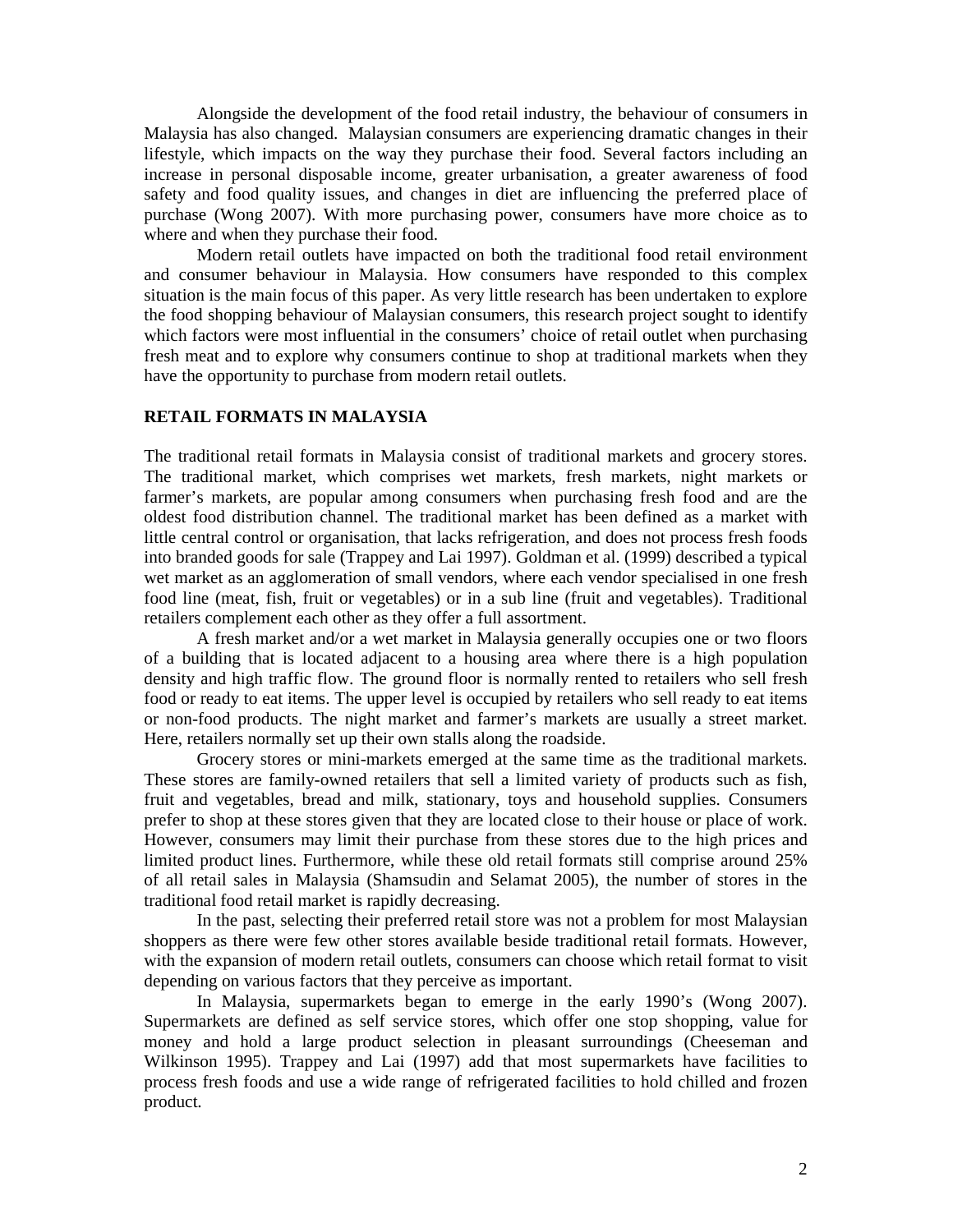In the past, modern retail formats have generally been built in larger cities which serve the rich and middle class society (Reardon et al. 2003). In Malaysia, modern retail formats are mainly located in the major urban centres (Shamsudin and Selamat 2005). Most hypermarkets are located in the states where the population is higher and more affluent – Selangor, Kuala Lumpur, Johor and Penang. Selangor has the highest numbers of hypermarkets (Mui et al. 2003). In 2000, there were 392 supermarkets and 22 hypermarkets around Malaysia (Table 1). Five years later, the number of supermarkets in Malaysia had increased to 550 and the number of hypermarkets had increased to 81. Most hypermarkets are foreign-owned.

| <b>Indicator</b>   | 2000 | 2005 | <b>Average Annual</b><br>Growth Rate $(\% )$<br>2001-2005 |
|--------------------|------|------|-----------------------------------------------------------|
| Shopping complexes | 392  | 550  | 7.0                                                       |
| Shop Units ('000)  | 242  | 297  | 4.2                                                       |
| Hypermarkets       | 22   |      | 29.8                                                      |
| Foreign            |      | 68   | 33.6                                                      |
| Local              |      |      | 16.7                                                      |

**Table 1: Number of modern retails in Malaysia** 

Source: Ministry of Domestic Trade and Consumer Affairs, Ministry of Entrepreneur and Cooperative Development and International Data Corporation

More recently, modern retail outlets have started to spread into small towns in rural areas. This is to penetrate the fresh food markets of the poor. It has been reported by Reardon et al. (2003) that in Chile, about 40% of smaller towns have supermarkets. In Thailand, supermarkets have started to spread to other provinces beside Bangkok (Chen et al. 2005). In Malaysia, two hypermarkets are located in Negeri Sembilan, where the population is lower than the developed states (Mui et al. 2003).

Foreign-owned retailers dominate the retail sector in Malaysia. In 2005, there were 81 hypermarkets in Malaysia: 83% of them were foreign owned (Malaysia, 2006). Among the foreign owned retailers are Giant (Hong Kong), Jaya Jusco (Japan), Carrefour (France), Tesco (UK) and Makro (Holland). Local retail chains include The Store, Parkson, Ngiu Kee Corporation, Ocean Capital, Mydin, Bintang, Billion and EconSave.

Convenience stores and petrol stations are new retail concepts in Malaysia. These stores represent around 11% of retail sales and are located in major urban centres and along highways to capture those consumers who prefer convenience (Pricewaterhouse Coopers 2006). In Malaysia, the main convenience store is 7-Eleven. It is estimated that there are around 120 convenience stores and 500 petrol stations. These stores offer a greater variety of products, longer hours of operation and lower prices compared to the traditional grocery stores or mini-markets.

 Although modern retail formats are dominating the food retail sector, supermarkets and hypermarkets generally concentrate on processed, dry and packaged foods, rather than fresh food items. The move towards fresh food lines is generally slow. As reported by ACNielsen (2003), between 80-90% of Asian shoppers still use the wet markets regularly. According to Goldman et al. (1999), supermarkets in other Asian countries like China, Indonesia, Japan, Singapore, Taiwan and even Malaysia are unable to dominate fresh food lines due to serious problems in handling the fresh food category. In the traditional markets, retailers are able to fulfil consumer's specific requirements such as requesting a specific size, quantity and quality. In terms of fish and meat items, consumers want it 'live and warm'. This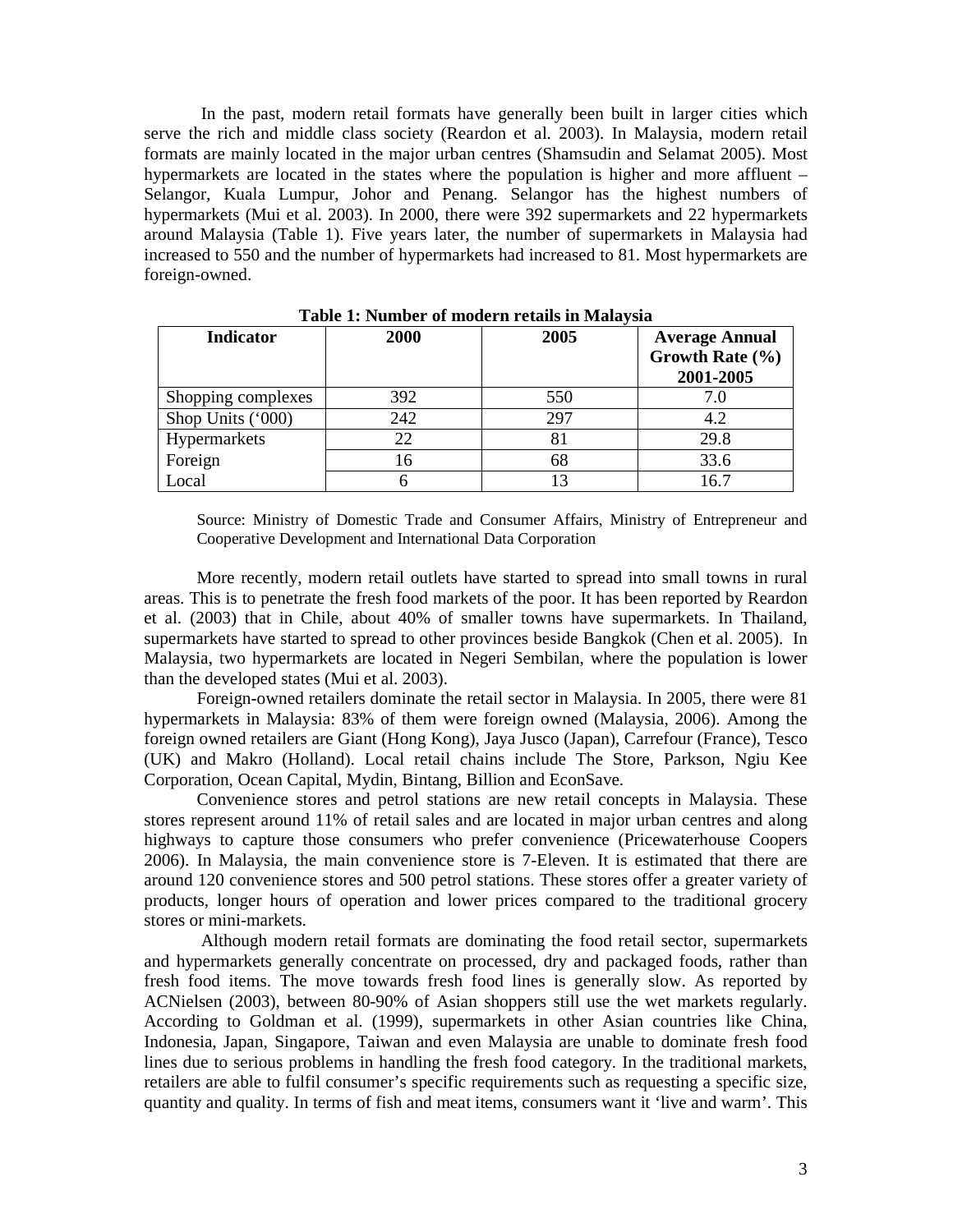situation cannot be experienced in modern retail outlets where most fish and meat items are frozen or chilled.

Despite the dominance of modern food retailers in the West, traditional retail formats are still important in Malaysia, for they continue to capture a high percentage of groceries purchased (57%), compared to only 31% by supermarkets and hypermarkets (Idris 2002). Consequently, both retail outlets are expected to coexist for some time to come.

## **PROCEDURES**

In the absence of any substantial body of literature on the factors influencing the consumers' choice of retail store for fresh meat in Malaysia, focus group interviews were considered to be the most appropriate means of data collection. Focus groups are defined as a research method which consists of sessions focused on a theme in order to collect qualitative data (de Carlos et al. 2005). Focus groups aim to obtain information and opinions on subject matter with a group of participants simultaneously. Compared to personal interviews, focus groups allow participants to discuss, react to and to build upon the responses given by other group members. This method enables the researcher to identify subtle differences in responses and to ask follow-up questions immediately based on the responses given (Stewart and Shamdasani 1990). Focus group interviews have been widely used in exploratory research and are a popular technique in consumer research to understand consumer preferences.

For this study, a total of four focus group interviews were conducted between October and November 2007 in Kuala Lumpur to explore the preferred place to purchase fresh meat among Malaysian consumers. Table 2 provides a summary of profile of focus group participants.

|                        | FG1             | FG2                | FG3               | FG4                |
|------------------------|-----------------|--------------------|-------------------|--------------------|
| No. of participants    | 9               | 15                 | 6                 | 15                 |
| Gender                 | Female (9)      | Female (15)        | Female (6)        | Female (14)        |
|                        |                 |                    |                   | Male $(1)$         |
| Age                    | 45-55 yrs $(5)$ | $18-25$ yrs $(4)$  | $35-44$ yrs $(4)$ | $18-25$ yrs $(1)$  |
|                        | 55-64 yrs $(4)$ | $26-34$ yrs $(11)$ | 45-55 yrs $(1)$   | $26-34$ yrs $(10)$ |
|                        |                 |                    | 55-64 yrs $(1)$   | 35-44 yrs $(3)$    |
|                        |                 |                    |                   | 45-54 yrs $(1)$    |
| Marital status         | Married (8)     | Single $(2)$       | Married (6)       | Single $(2)$       |
|                        | Others $(1)$    | Married (13)       |                   | Married (8)        |
| <b>Education</b> level | PMR(1)          | STPM(3)            | PMR(1)            | STPM(2)            |
|                        | SPM(4)          | Degree $(10)$      | SPM(2)            | Degree $(10)$      |
|                        | STPM(4)         | Postgrad $(2)$     | STPM(2)           | Postgrad $(3)$     |
|                        |                 |                    | Degree $(1)$      |                    |
| Occupation             | Work out $(1)$  | Work out $(14)$    | Housewife $(4)$   | Student (1)        |
|                        | Housewife $(5)$ | Housewife $(1)$    | Others $(2)$      | Work out $(13)$    |
|                        | Self-employed   |                    |                   | Housewife $(1)$    |
|                        | (1)             |                    |                   |                    |
|                        | Others $(2)$    |                    |                   |                    |
| Race                   | Malay $(8)$     | Malay $(12)$       | Malay $(4)$       | Malay $(11)$       |
|                        | Chinese $(1)$   | Chinese $(1)$      | Chinese $(1)$     | Chinese $(2)$      |
|                        |                 | Indian $(1)$       | Indian $(1)$      | Indian $(1)$       |
|                        |                 | Others $(1)$       |                   | Others $(1)$       |

**Table 2: Profile of Focus Groups**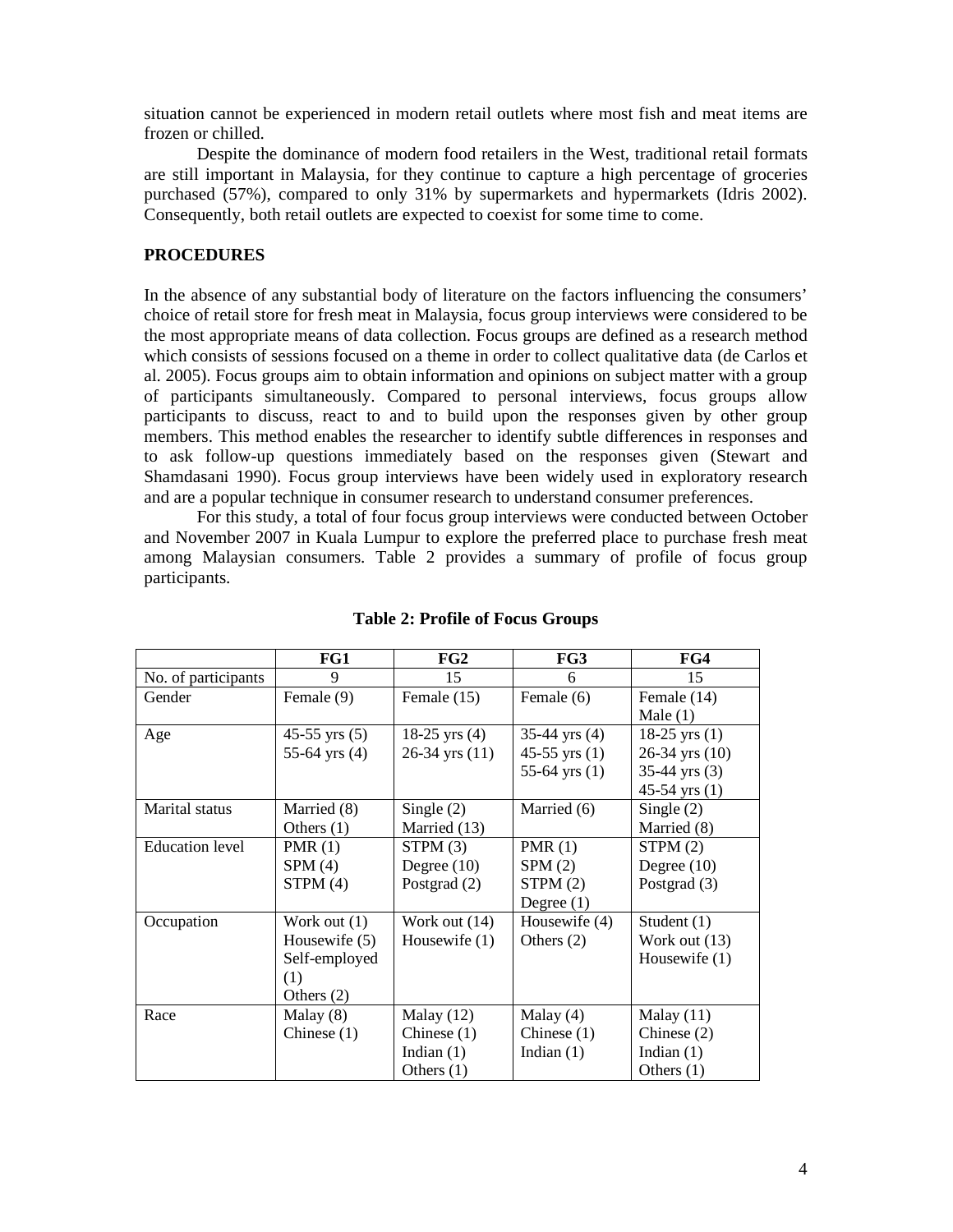All focus group interviews were held in one of the seminar rooms at the Faculty of Economics and Business, National University of Malaysia (UKM), Bangi. Even though the focus group interviews were held in a seminar room, the researcher ensured that the discussion was held informally and relaxed to encourage spontaneous comments from participants. Participants received a cash payment of RM75 and a souvenir bag for their participation.

Each focus group followed an interview guide to provide direction for the discussion. The interview guide contained a list of questions under several sub topics that were developed from the research questions (Stewart and Shamdasani 1990; Lewis 2000). The interview guide contained mostly open-ended or unstructured questions. This allowed respondents to answer in their own words and from a variety of dimensions. There were also a few semistructured questions. The information provided in the semi-structured questions was designed only as a guide to facilitate the moderator to encourage participation when dealing with any silent moment in the discussions.

The consumption of meat is important in the Malaysian diet. As a result of economic growth and increased per capita income, the demand for meat among Malaysian consumers is predicted to increase (Ishida et al. 2003; Paraguas 2006).

The target meats for this research were highly influenced by the ethnicity and cultural background of the Malaysian population. Malaysia is a multi-ethnic country which consists of Malay (50.4%), Chinese (23.7%), indigenous (11%), Indian (7.1%) and others (7.8%) (The World Factbook 2009). It was reported that 60.4% are Muslims, 19.2% are Buddhist, 9.1% are Christian and 6.3% are Hindu. Chicken was chosen due to the high consumption among Malaysian consumers and the acceptability by most religions (Paraguas 2006). Since chicken is not too costly, it was reported by the FAO (cited in Tey et al. 2008) that the consumption per capita of poultry was 33.8 kg compared to per capita consumption of 5.8 kg for beef.

 Beef was the other target meat for this research. Beef consumption among Malaysians is higher than mutton (Paraguas 2006; Tey et al. 2008). In 2003, the per capita consumption of mutton was low – only 0.5 kg (Tey et al. 2008). While the consumption of pork is high among the Chinese (Paraguas 2006), as the majority of Malaysians are Muslim and the consumption of pork is forbidden by religion, pork was not selected for this research.

### **RESULTS AND DISCUSSION**

In general, participants from each focus group purchased beef and chicken from both modern retail outlets and traditional markets. However, the majority of respondents preferred to buy beef and chicken from traditional markets. Freshness and the guarantee of Halal were mentioned by all four groups when participants were asked why they selected traditional markets over modern retail outlets. Nevertheless, there were a small number of participants who chose to buy fresh meat occasionally from modern retail outlets.

A number of factors were mentioned during the focus group interviews which were then integrated under similar themes. A total of eight themes were identified as the major factors which most influenced the consumers' decision to purchase fresh meat from modern retail outlets or traditional markets (Table 3). The factors are not ranked according to importance as the purpose of this study was to identify the variables that were most often used by Malaysian consumers in their decision to purchase fresh meat for a retail store.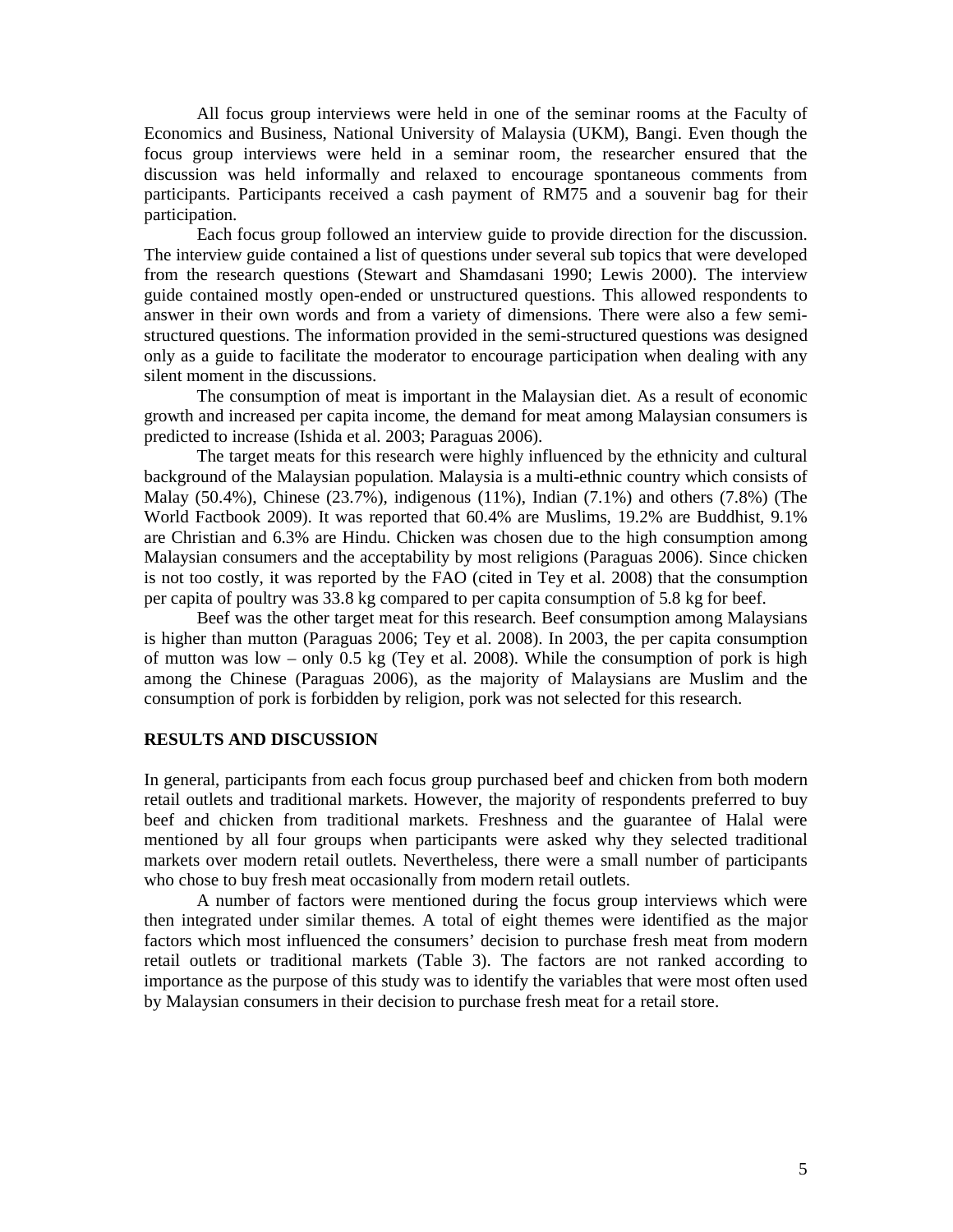## **Table 3: Factors attracting consumers to purchase fresh and meat from modern retail outlets and traditional markets**

| Factors attracting consumers     | Modern retail outlets | <b>Traditional markets</b> |
|----------------------------------|-----------------------|----------------------------|
| <b>Freshness</b>                 |                       |                            |
| Halal guaranteed                 |                       |                            |
| Good relationship with retailers |                       |                            |
| Good quality                     |                       |                            |
| Competitive price                |                       |                            |
| Convenience                      |                       |                            |
| Varieties                        |                       |                            |
| Good environment                 |                       |                            |

 $\sqrt{\cdot}$ : represent responses mentioned from focus group discussions

## **Freshness**

Freshness is often cited as one of the most influential variables impacting on the consumers' decision to purchase fresh meat (Munoz 1998; Verbeke and Viane 1999). In this study, freshness was a factor which attracted consumers to shop at both outlets. The findings of this study are similar to earlier research which indicated that consumers consider freshness alongside factors such as the reputation of the place of purchase (Cowan et al. 1999; Hsu and Chang 2002).

According to Kennedy et al. (2004), in order to judge freshness, product appearance, which comprises colour and the physical form of the meat, are utilised. How the product looks is important to judge the freshness of the meat, especially when meat has been packaged in retail outlets (Warriss 2000). At the time of purchase, consumers rely entirely on visual cues. For instance, in determining the freshness of beef, the meat was expected to have a bright red colour. One respondent commented on this issue:

'Colour indicates the freshness of the beef. Red implies that the beef is still new and the cow has just been slaughtered.'

 In Malaysia, consumers prefer shopping at traditional markets for fresh meat. They emphasized the freshness of meat in traditional markets, given that fresh meat products were slaughtered early in the morning at slaughterhouses and delivered directly to retailers in various locations. The situation at traditional markets in Malaysia is similar to Taiwan where fresh meat is displayed on counters or hung on hooks (Hsu and Chang 2002). Consumers are allowed to touch the meat before deciding which cuts to buy.

 The main reason why consumers seek freshness when purchasing meat is associated with food preparation. The majority of elderly participants from Focus Group 1 (FG1) and FG4 indicated that freshness was an important element in the preparation of meals at home. If the products bought were not fresh, the meal would not be tasty or healthy. A comment was made by a participant from FG4, indicating that:

'Freshness will affect the taste of your food. If the beef is fresh, you can taste the 'sweetness' of the beef in your cooking.'

 This finding corresponds to other studies by Zinkhan et al (1999) and Goldman and Hino (2004). It is important to purchase fresh food to maintain good health and enjoy the taste of food. Therefore, fresh food like beef, fish, poultry and fruit are purchased at traditional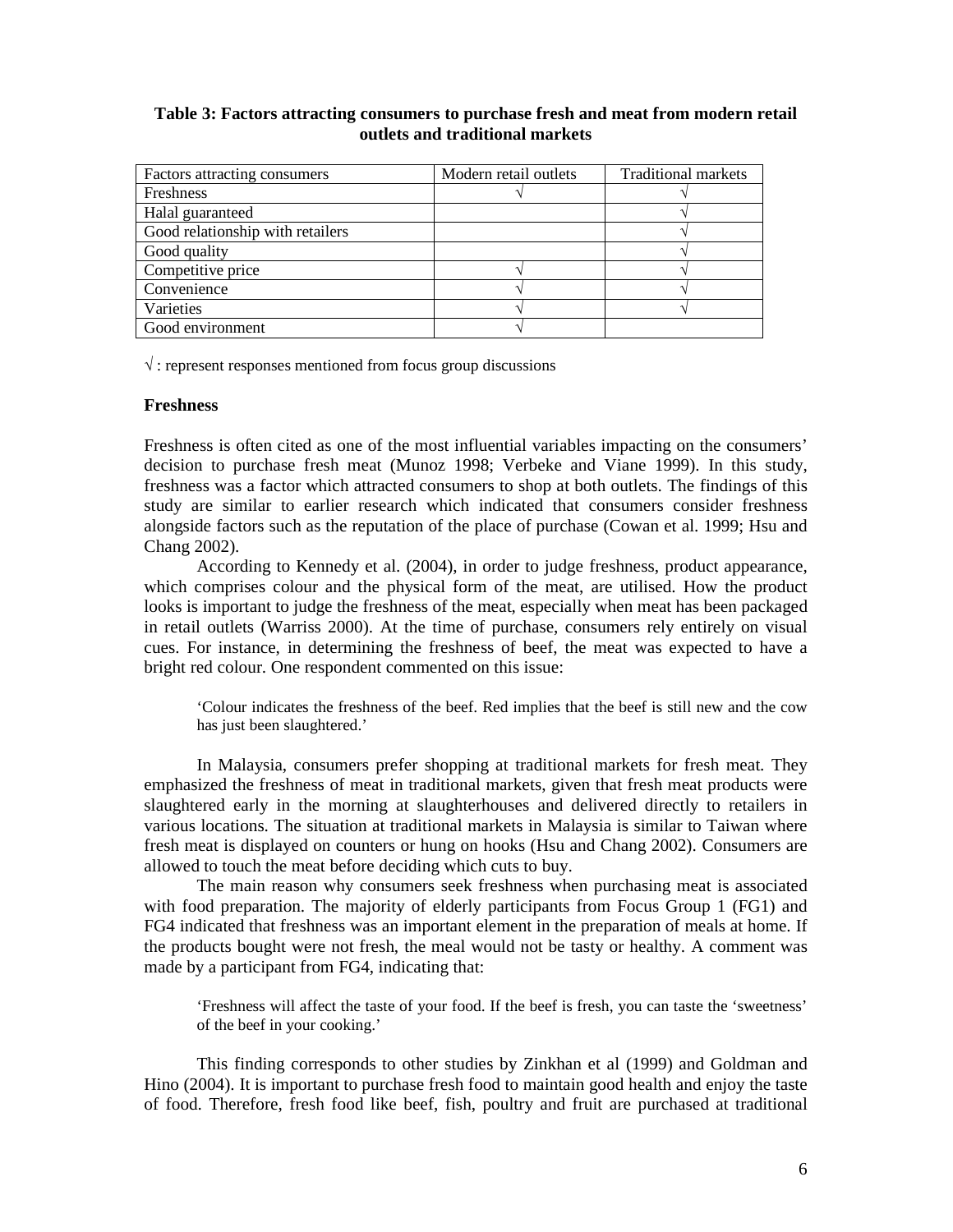markets for these are where the requirements for freshness can best be met (Zinkhan et al. 1999). Goldman and Hino (2004) added that when consumers emphasised the use of fresh products in their food preparation, they were less likely to buy fresh produce from supermarkets.

Modern retail outlets have the advantage of offering fresh meat in refrigerated display units. Fresh meat in modern retail outlets is pre-cut and pre-packaged in sanitised conditions, then chilled and displayed on temperature controlled shelves (Hsu and Chang 2002). Younger participants from FG2 occasionally purchased beef and chicken from supermarkets as they were attracted to the clean, chilled and nicely packed meat. Furthermore, supermarkets and hypermarkets have the advantage of good retail procurement logistics, technology and inventory management (Reardon et al. 2003). In contrast, the food safety issue in traditional markets is questionable as the majority of retailers do not have the proper storage space, refrigeration and the knowledge to prevent fresh meat from becoming contaminated.

#### **Halal guaranteed**

In Malaysia, the majority of consumers are Muslims. Muslims have to follow a set of dietary laws intended to advance their well being (Bonne and Verbeke 2006). Under these special dietary laws, Muslims are prohibited from the consumption of alcohol, pork, blood and dead meat. They are only allowed to consume halal meat. Halal is an Arabic word which means permitted, allowed or lawful. When the word Halal is used in relation to food, it means permissible for consumption by Muslims. Beef, chicken or lamb has to be slaughtered according to Islamic rules to guarantee the halal status of the product.

Several issues on halal food production in Malaysia have raised concerns among Muslim consumers. For example, chicken meat and pork meat were found stored together in some supermarkets, sausages containing non-halal ingredients have been discovered and several food companies have recently been caught using expired halal certificates or fake halal logos (Che Man and Jinap 2005).

When participants were asked what they look for in their decision to purchase beef and chicken, the majority of respondents in all four focus groups indicated the importance of halal status. This finding was similar to Shafie and Othman (nd) who reported that 89% of consumers highlighted the importance of halal in their decision to purchase meat. The issue of halal and the relationship between butchers and customers is closely related. The basis of this argument arises as consumers place much value on being served by butchers of the same ethnic race and religion in the traditional market (Goldman and Hino 2005; Bonne and Verbeke 2006). According to one participant:

'The question of Halal and where I buy my meat supplies from is important to me and my family. This is why I buy from the same butcher at the same fresh market every time I want to buy beef. I am confident on the source – where the seller gets the beef from'.

The introduction of an halal logo by the Malaysian Department of Islamic Development (JAKIM) has provided a formal means of quality assurance for Muslim consumers. JAKIM is responsible for verifying and certifying every item which includes food for halal compliance. Beef and chicken which is slaughtered in Malaysia and available at modern retail outlets carries a halal logo from JAKIM, while imported beef from Australia carries a 'Fresh Halal Aussie Beef' logo. The halal logo attached to pre-packs of beef and chicken may provide a significant advantage compared to vendors from traditional markets that do not have halal certification.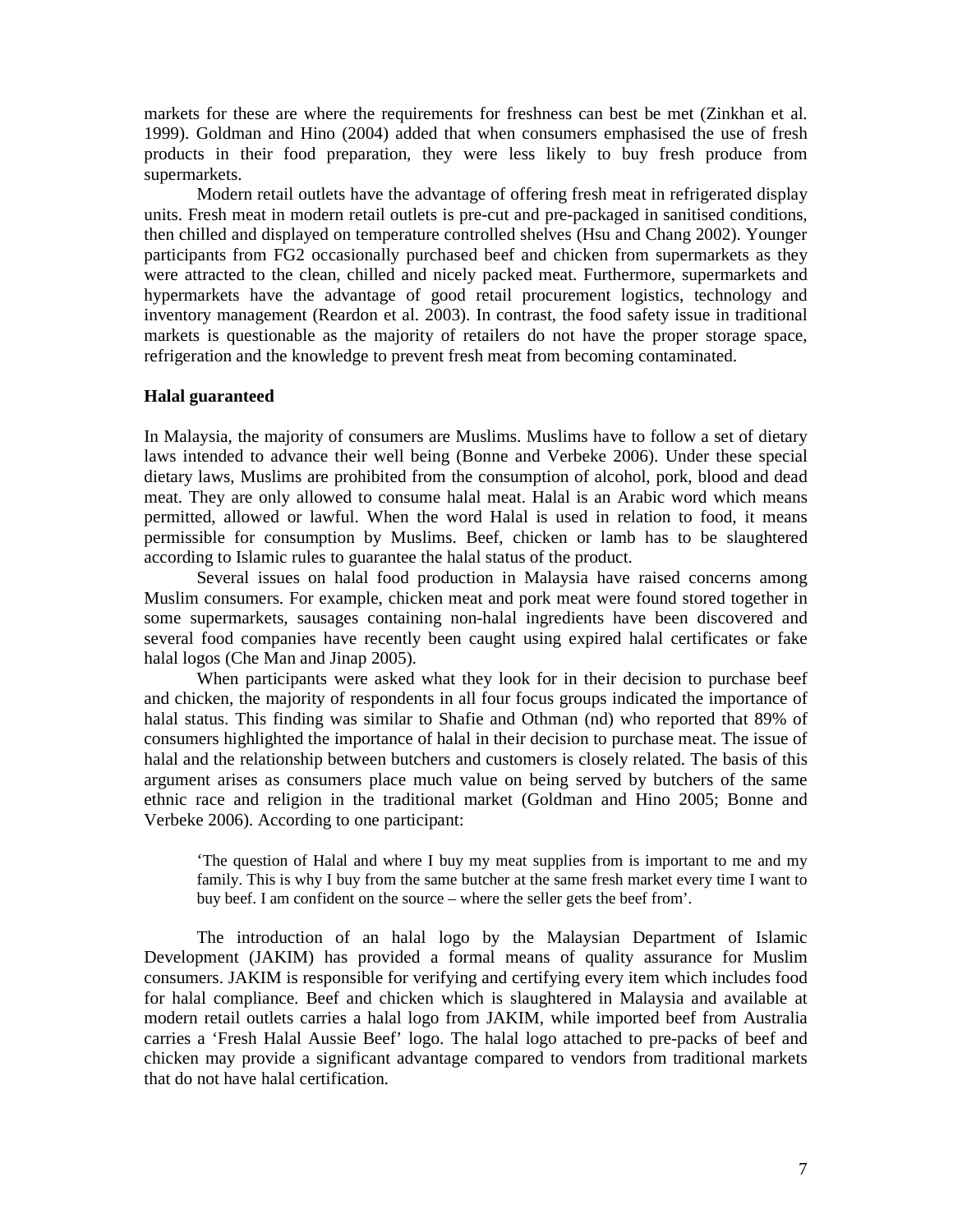However, this factor alone does not encourage most consumers to buy fresh meat from modern retail outlets. Consumers, especially the elderly, are less likely to buy meat from supermarkets or hypermarkets because they lack confidence (Bonne and Verbeke 2006). The majority of elderly participants from FG1 and FG3 still prefer to buy meat from their preferred butcher. A participant from FG1 commented that:

'I will try my very best to avoid buying imported beef as I am not confident with the halal status of the meat. I wonder why imported beef does not carry halal-JAKIM labels?'

Another respondent from FG3 added:

'I still have doubt with the halal system in our country. This is why I do not buy my fresh meat from supermarkets. I only buy my beef and chicken supplies from Muslim butchers'.

 According to Shafie and Othman (nd), food products with halal logos have more meaning to consumers than other similar certificates of assurance. Nevertheless, the institutionalised quality assurance of an halal logo has only managed to capture younger consumers rather than the majority of consumers. Younger shoppers are more confident with the halal logo displayed on the packages of beef and chicken sold in modern retail outlets. Furthermore, they are strongly in favour of the halal label and the slaughtering method for the reason of convenience shopping (Bonne and Verbeke 2006). In this study, younger participants from FG2 and FG4 sometimes buy their fresh meat supplies from supermarkets and hypermarkets, especially on their way home from work. Bernues et al. (2003) agree with this argument and confirm that younger consumers were more likely to use product labels as a source of information.

#### **Good relationship with retailers**

Traditional markets constitute a place not only to purchase perishable goods, but also provide a place for meeting acquaintances. Relationships are built not only between vendors and customers, but also between buyers. For example, buyers exchange information about the quality of products or which stalls offer the best bargains. Traditional markets are perceived as a place to foster social relationships (Zinkhan et al. 1999).

Personal relationships built between retailers and consumers developed trust for both groups. Zinkhan et al. (1999) stated that the respondents who often visit the street market in Sao Paulo know each other by name and often engage in social conversation. Goldman and Hino (2004) reported a similar result as Arab Israelis prefer to buy fresh meat from a known and trusted source. This ensures customer loyalty as consumers continue to purchase from the same retailer. In this study, several respondents from FG2 and FG3 made similar statements about the importance of developing a good relationship with retailers:

'I only buy chicken at Muslim butchers. This is to ensure that the chicken is being slaughtered according to the Islamic way. I believe that Muslim vendors practice the right way of slaughtering the chicken'.

'I recognise very well the vendor. This is why I buy my beef supplies from her'.

 Abu (2004) agrees with the importance of personal interaction between vendors and customers which eventually develops customer loyalty. Customers are more loyal to a store which offers warm and friendly service. Vendors in traditional markets often give feedback to customers who are looking for quality products. Factors such as the ability to truthfully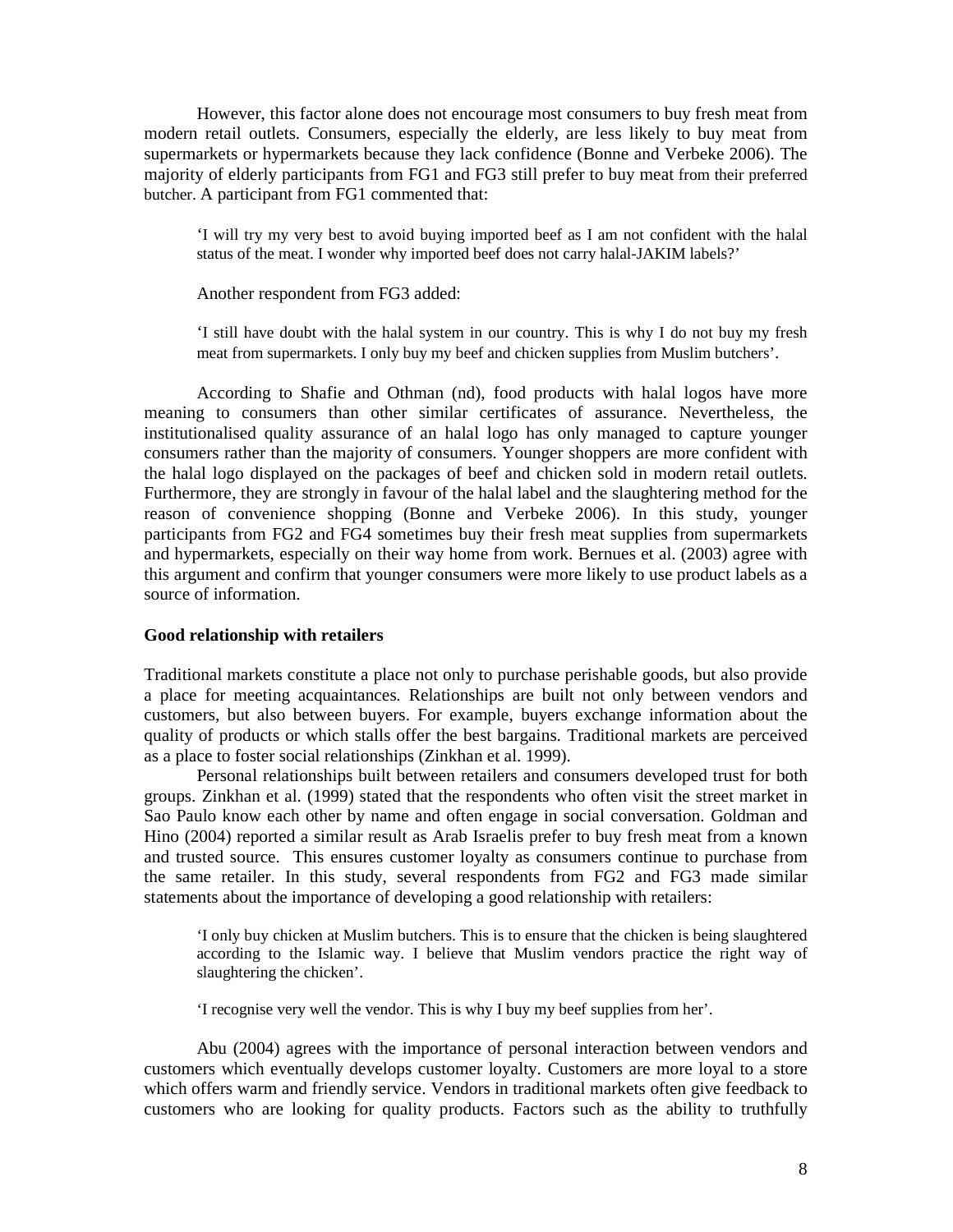answer customers' questions, giving regular customers individual attention and vendors' knowledge of their product attracts customers to shop from a particular retail outlet (Dabholkar et al. 1996; Darian et al. 2001). The social environment in traditional markets provides a leisurely experience for consumers which cannot be experienced when shopping at supermarkets or hypermarkets. Furthermore, there are no channels for immediate feedback for customers who shop from modern retail outlets.

It is difficult for small retailers to compete in the market with large and powerful retailers such as supermarkets and hypermarkets. Klemz and Boshoff (2001) suggested that small retailers should compete by improving their service rather than competing on price. Vendors in traditional markets are able to offer numerous services to their consumers compared to modern retail outlets. In Taiwan, for example, a few chickens are kept alive behind counters and slaughtered for customers with special requests (Hsu and Chang 2002). Other services such as chopping, slicing, skinning, de-boning, grinding and packing are also provided by butchers in traditional markets.

# **Good quality**

With increasing income, consumers are becoming more demanding of food quality. According to Sloan et al. (1984) and Steenkamp and Van Trijp (1989), consumers are willing to pay more to purchase the quality food they demand. With more consumers having higher education and being more practical, Farhangmehr et al. (2000) highlighted the importance of quality, followed by price when purchasing food. Previously, consumers were more concerned about low prices. Currently, consumers have shifted their focus towards quality and gaining better value for money. Mceachern and Schroder (2002) confirm that quality and taste were cited as the most important criteria in selecting fresh meat in Scotland.

The majority of participants from all focus groups recognised that there was a difference in the quality of fresh meat between both retail outlets. Most stated that the fresh meat available from traditional markets was of higher quality compared to that available from supermarkets and hypermarkets. Zinkhan et al. (1999) reported that 88% of survey respondents cited that the quality and freshness of fresh produce was the most important reason why they shopped at traditional markets. Several consumers purchased meat solely from their preferred butcher, as they perceived it to be better quality than the meat sold at supermarkets (Mceachern and Schroder 2002).

Quality means many different things to different people. For Arab Israelis, meat is of high quality when it is freshly killed, still 'warm' and not chilled or frozen (Goldman and Hino 2004). According to Zinkhan et al. (1999), Brazilian consumers determine the quality of fresh meat by touching or smelling the product. These characteristic of quality are better fulfilled in traditional markets, which leads consumers to buy their fresh meat there.

## **Competitive price**

Competitive price was mentioned as a reason for consumers to buy their fresh meat from both outlets. In marketing, price is a powerful and convincing tool to attract consumers to purchase from a particular retail outlet. According to Pride et al (2005), price is a tool which informs consumers about the value of the product. Value ultimately brings satisfaction to the consumer.

Generally, retail outlets offering good quality products at a lower price will attract more consumers. According to Trappey and Lai (1997), offering lower prices is an important reason for consumers to shop at supermarkets. The fact that the price in traditional markets is higher motivates consumers to buy goods from hypermarkets or supermarkets (Farhangmehr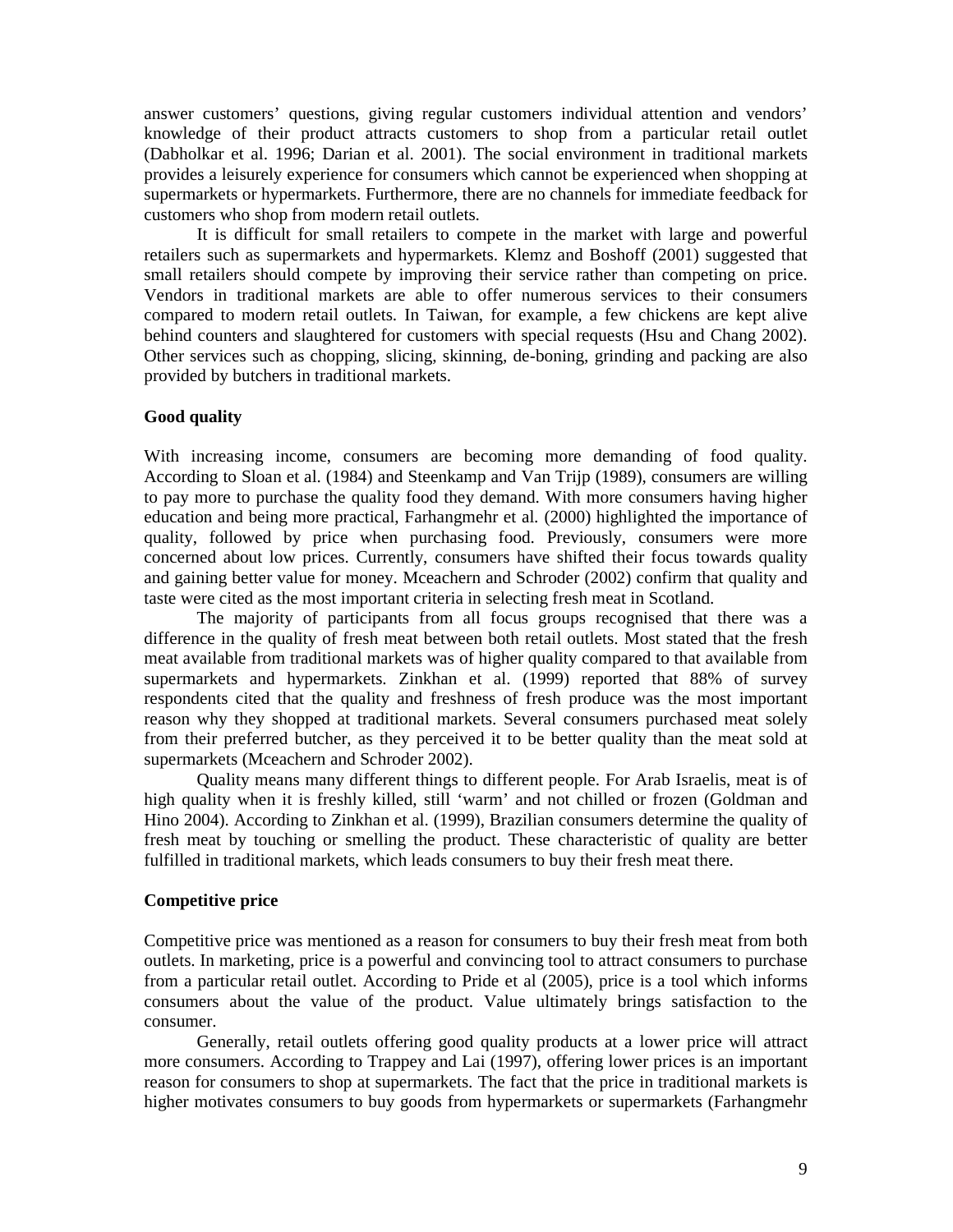et al. 2000). Modern retail outlets are capable of offering more competitive prices for the products they stock as they have the economies of scale in procurement. Furthermore, competition between the major chains is forcing prices down. In Malaysia, Giant, Tesco and Carrefour have engaged in a price war to entice consumers to purchase from their stores. Carrefour has cut prices for about 1,200 products and Giant is reported to have sacrificed profits in order to maintain their low-price leader position in the country (Arshad et al. 2006). While price-wars may be advantageous for consumers, it does put pressure on local retailers to provide a similar price.

However, prices of fresh meat in the traditional market are not always cheaper than modern retail outlets (Farhangmehr et al. 2000; Hsu and Chang 2002). Hsu and Chang (2002) recorded the unit prices of various meat cuts from both retail outlets in Taiwan. Based on the data collected, several fresh meat products in traditional markets were sold at a higher price compared to supermarkets. For example, retailers in the traditional markets in Taiwan sold a whole chicken for \$5.80/kg compared to \$2.90/kg from supermarkets.

Nevertheless, participants who shop in the traditional markets enjoy competitive prices, for they are allowed to bargain, whereas the price in modern retail outlets is fixed. Participants mentioned that they felt satisfied with their purchases from traditional markets after gaining the product through negotiation with vendors. This cannot be experienced when shopping from modern retail outlets. Zinkhan et al. (1999) argued that the prices of fresh produce in traditional markets tended to be higher only at certain times like early morning. In order to receive further discounts or price reductions, consumers were encouraged to visit traditional markets later in the afternoon. Nevertheless, the trade-off when shopping later is not getting the best quality products

## **Convenience**

Convenience was mentioned as one of the factors attracting consumers to shop from both outlets. Convenience was seen from the shoppers' perspective as selecting their preferred shopping outlet based on hours of operation and travel time (Kaufman 1996). According to Pride et al. (2005), convenience not only saves time, but also reduces stress, cost and other expenditures. Basically, convenience eases consumer discomfort.

 Convenience has different meanings, depending on which retail outlet is chosen and to which age group the consumer belongs. The concept of convenience and location is very much related. Retail location theory states that consumers prefer to shop as close to home as possible (Kaufman 1996). According to Bell, Ho and Tang (1998), location of retail outlets indicates where consumers purchase their food. Their argument is that consumers are more likely to visit the retail store which brings the lowest total shopping cost. Mui et al. (2003) reported a significant correlation between the place of residence with the shopping premises that shoppers patronise. In Malaysia, 45% respondents stated that they were willing to spend no more than 15 minutes to travel to retail outlets. Shoppers prefer to shop at retail outlets which are nearer to their home or place of work.

In this study, participants who shopped in the traditional markets described convenience as those markets which were close to where they live. Older participants from FG1, FG2 and FG4 mentioned that they had been visiting the same local markets which were perceived to be more convenient for them. Since traditional markets seldom provide any parking place, shoppers who live nearby simply walk to the market. According to Trappey and Lai (1997), traditional markets have an older population of consumers who live nearby and are familiar with and loyal to local vendors. Goldman and Hino (2004) suggest that if the travel distance to supermarkets is greater, then the probability of shopping at traditional markets is higher.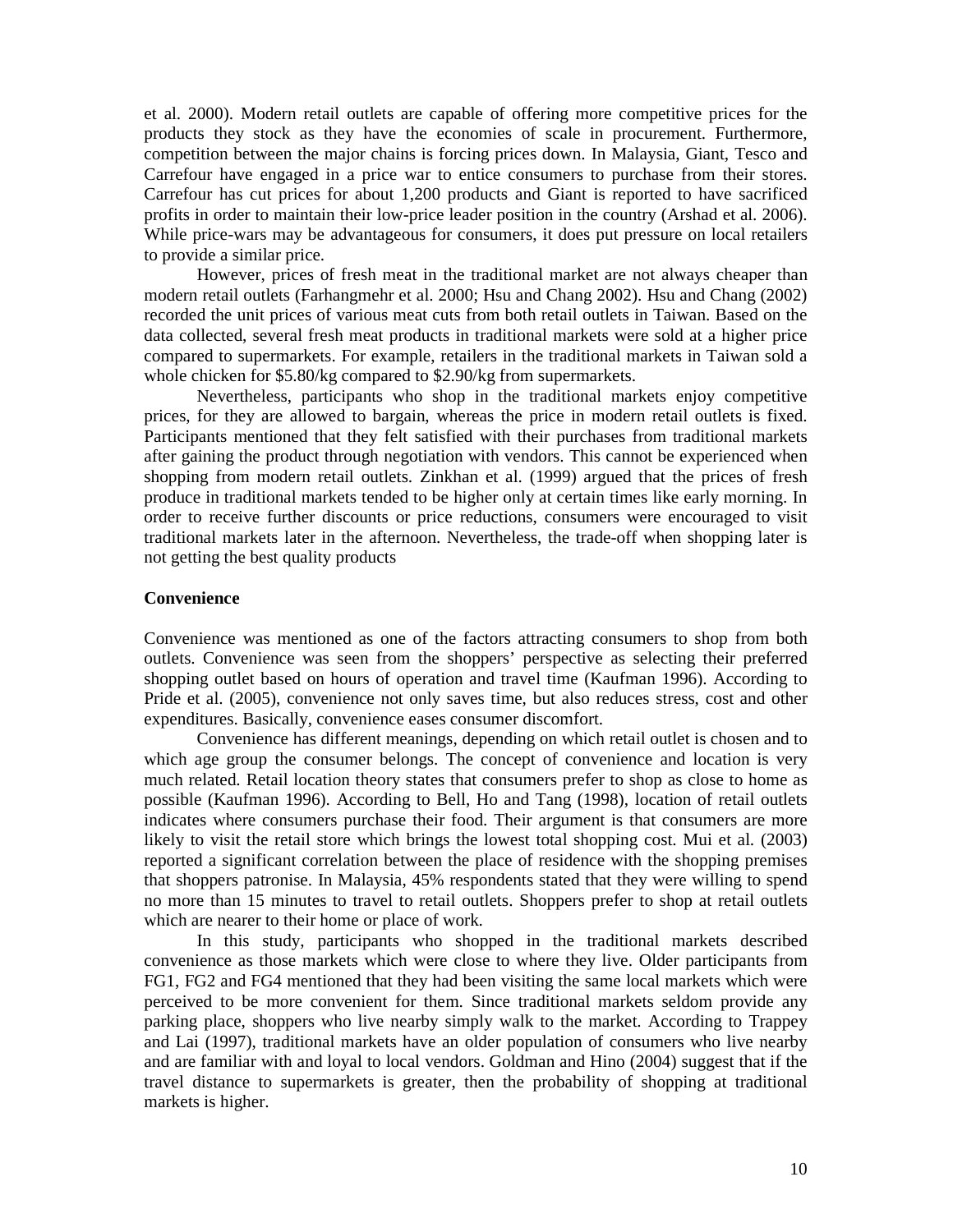When shopping from a modern retail outlet, convenience means anything that saves or simplifies work and brings comfort to consumers. According to Trappey and Lai (1997), younger consumers who are more occupied with work and family prefer to shop in modern retail outlets which better satisfy the needs of a faster-paced lifestyle. Convenience for them meant that the store provided facilities such as car parking, trolleys and baskets, proximity to other shops, extended trading hours, a low level of in-store crowding, good presentation of products, signage, and the desired width and depth of the product range (Geuens et al 2003). Shoppers who purchase from modern retail outlets do not always live near the supermarkets. Convenience for them meant one-stop shopping.

According to Farhangmehr et al. (2000), convenience makes consumers more practical. Since most goods are available from modern retail outlets, it is more practical to buy everything at the same time from the same place. Besides buying daily necessities, Malaysian consumers were reported to accomplish other activities such as relaxing and dining with family and friends, watching movies, bowling, visiting the hair salon and banking at modern retail premises (Mui et al 2003). Similar findings were reported in Goldman and Hino (2004). Convenience motivates Arab Israelis to shop at large supermarkets as it is perceived as a family event where all family members participate.

#### **Variety**

In the traditional markets, variety means more choice. There are various stalls that sell fresh meat and chicken, fruit and vegetables, fish, traditional cakes and several other ready-toeat food items. Traditional markets were viewed as 'fresh food supermarkets', providing onestop shopping for a large variety of fresh foods (Goldman et al. 1999). Zinkhan et al. (1999) reported that the majority of respondents in Sao Paulo shopped for fresh products at traditional markets because of the variety of products available. Vendors in traditional markets are regarded as product specialists, for they provide a deep selection of products from a narrow range of items. If a stall is charging too much, consumers will often visit another stall as there are plenty of alternatives to choose from.

Where consumers decide to shop is also related to the product category. When it comes to beef, consumers can choose whether to buy local beef or imported beef. In this study, the older participants from FG1 and FG3 preferred to visit the traditional markets to buy local beef. Most older participants from both groups seldom buy imported beef. As a result from this, they hardly ever visit the supermarkets or hypermarkets. In contrast, the younger participants from FG2 shop at modern retail outlets to purchase different cuts of beef and chicken. For example, one participant claimed she goes to supermarkets to buy minced chicken and beef steaks which are not available from the traditional market. Most respondents in Malaysia prefer to purchase fresh produce from supermarkets (41%) and hypermarkets (28%) (Shamsudin and Selamat 2005). The reason given were modern retail outlets have various kinds of fresh food which is always available. Conversely, the limited range of products offered by the traditional market is one reason why some consumers prefer to shop at modern retail outlets.

Modern retail outlets are capable of offering a wide variety of food and non-food items for consumers. When consumers buy their fresh meat, they can also buy fruit and vegetables, dairy, canned or packed goods, household cleaning products and other non-food items at the same time. Farhangmehr et al. (2000) confirmed that Portuguese consumers preferred to shop at modern retail outlets because of the possibility of buying everything under one roof. When asked why they shop at shopping malls, the majority of respondents in Malaysia cited the variety of shops and products as the main criteria to shop at modern retail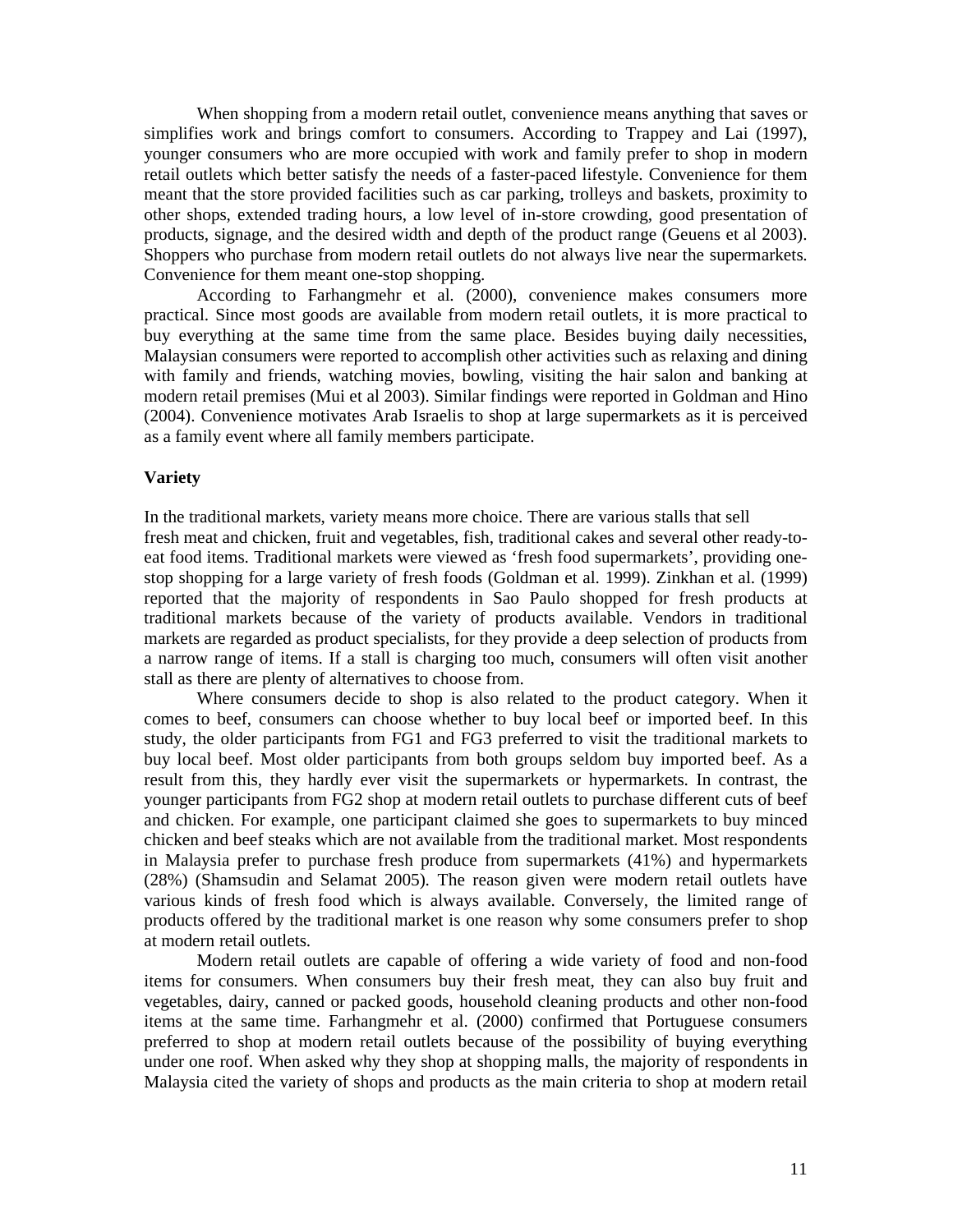outlets (Mui et al. 2003). Supermarkets and hypermarkets are the preferred place for shopping in general.

## **Good environment**

Store environment and layout may influence the consumer's choice of retail store (Baker 1990). The concept of store image is the way consumers 'see' the store in their minds (Farhangmehr et al. 2000). According to Yalch and Spangenberg (1990), the right use of colour, lighting, sound and furnishing may stimulate perceptual and emotional responses within consumers, which eventually affects their behaviour. Espinoza et al. (2004) further state that a good store atmosphere and pleasant surroundings may increase the consumers' willingness to buy.

Modern retail outlets offer a good environment for shoppers. These modern retail outlets are described as clean and comfortable; the store is air-conditioned; it's easier to buy goods with the trolley provided; and modern retail formats are a suitable place to shop and to bring the children. Although the prices of certain similar items may be relatively higher than traditional markets, consumers still shop at modern retail outlets due to comfort and good parking facilities (Abu 2004). The good environment provided by most modern retail outlets is used as a marketing tool to attract more customers.

Conversely, participants described traditional markets as crowded and the market was hot and stuffy. This was not dissimilar to how consumers in Hong Kong described traditional markets: dirty, slippery, crowded, smelly, unorganised and noisy (Goldman et al. 1999). According to Hsu and Chang (2002), the floor in most traditional markets in Taiwan is wet and dirty. Furthermore, fresh meat products may be easily contaminated as the butchers do not wash their hands between handling fresh meat and doing other tasks. In Indonesia, many consumers complain about the dirty condition of wet markets and are often robbed by pickpockets (Muharam 2001).

Despite portraying traditional markets as having a poor environment, the traditional markets continue to offer goods and services which attract loyal customers. Trappey and Lai (1997) indicate that a poor environment had less impact on shoppers coming to traditional markets. The traditional markets offered a more convenient location, a greater variety of products and superior product quality which far outweighed the inferior shopping atmosphere (Trappey and Lai 1997; Goldman et al. 1999; Hsu and Chang 2002). The strong bond between vendors and their customers also explains why consumers continue to shop at traditional markets.

## **CONCLUSIONS**

Even though modern retail outlets are expanding, purchasing fresh meat from traditional markets is still the preferred place of purchase in Malaysia. Consumers have not abandoned traditional markets when purchasing fresh meat due to several pull factors such as having a good relationship with retailers, the meat is of good quality and Halal guaranteed, the ability to bargain on price and the ability to choose fresh meat. The findings of this research suggest that older consumers are more likely to continue to buy from the traditional markets. These findings are not dissimilar to Trappey and Lai (1997) and Zinkhan et al. (1999). Older shoppers appreciate more the relationship built between them and vendors. Even though traditional markets do not provide a pleasant environment, it creates a surrounding in which interpersonal relationships thrive and the community is brought closer together. Shoppers visit traditional markets not only to buy goods, but also to visit friends and acquaintances.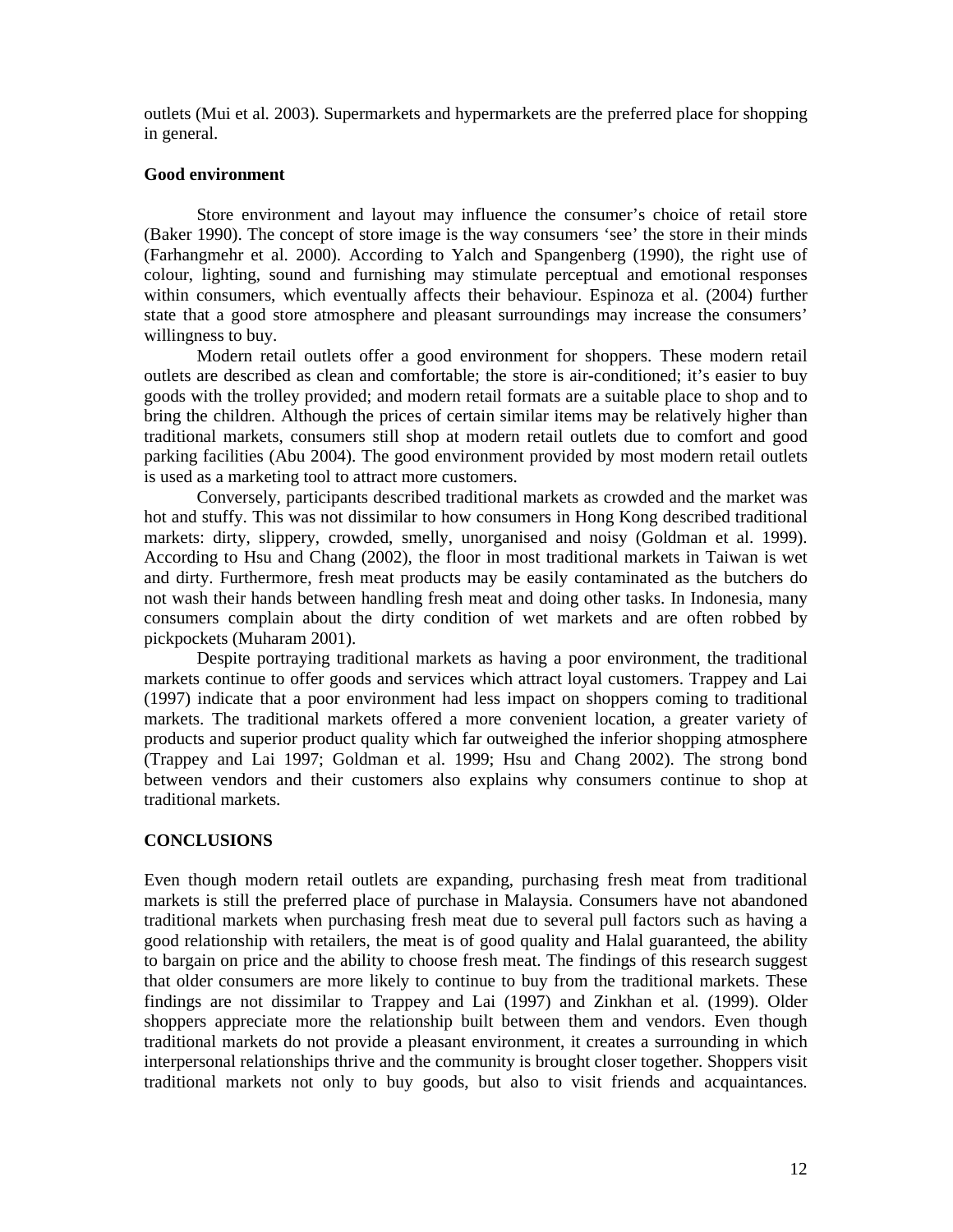Nevertheless, Hsu and Chang (2002) indicate that grocery shoppers who purchase fresh meat from supermarkets tend to keep shopping from the same location.

 Urbanisation and the increase in personal disposable income has influenced shoppers, especially the younger shoppers, to seek a place in which to shop without constraint (Hsu and Chang 2002). Younger shoppers value more the convenience factor that supermarkets and hypermarkets have to offer. According to Hsu and Chang (2002), there is a tendency for grocery shoppers to change their shopping habits and shift to modern retail outlets for meat products due to meat safety issues. This is an advantage for modern retailers as perishable products are being handled and stored in chilled and refrigerated sections. Fresh meat sold in modern retail outlets remains fresh for longer, and supermarkets and hypermarkets have the advantage of offering a more competitive price on a greater variety of products.

## **REFERENCES**

Abu, N.K. 2004. Service quality dimensions: a study on various sizes of grocery retailers – a conceptual paper.

 http://vlib.unitarklj1.edu.my/staff-publications/Khalidah/Service%20Quality.pdf (accessed on October 20, 2008).

ACNielsen. 2003. Asia retail and shopper trends.

- Ahmed, Z.U., Ghingold, M. and Dahari, Z. 2007. Malaysian shopping mall behaviour: an exploratory study. *Asia Pacific Journal of Marketing and Logistics* 19(4): 331-348.
- Arshad, F.M., Mohamed, Z. and Latiff, I.A. 2006. Changes in agri-food supply chain in Malaysia: implications on marketing training needs. FAO/AFMA/FAMA Regional Workshop on Agricultural Marketing Training. Kuala Lumpur, Malaysia, 20-24 November.
- Baker, J.A. 1990. The effect of retail store environments of consumer perceptions of quality, price and value. Doctoral Dissertation, Texas A+M University.
- Bell, D.R., Ho, T. and Tang, C.S, 1998. Determining where to shop: Fixed and variable costs of shopping. *Journal of Marketing Research* 35(August): 352-369.
- Bernues, A., Olaizola, A., and Corcoran, K. 2003. Extrinsic attributes of red meat as indicators of quality in Europe: an application for market segmentation. *Food Quality and Preference* 14: 265-276.
- Bonne, K. and Verbeke, W, 2006. Muslim consumer's motivations towards meat consumption in Belgium: qualitative exploratory insights from means-end chain analysis. *Anthropology of Food.*

http://aof.revues.org/document90.html. (accessed May 20, 2007).

- Cheeseman, N. and Wilkinson, M. 1995. Food retailing in Taiwan: Developments, future directions and opportunities. Agribusiness Marketing Series, QI 95029. Queensland, Australia: Queensland Department of Primary Industries.
- Chen, K., Shepherd, A.W. and da Silva, C. 2005. Changes in food retailing in Asia, FAO Agricultural Management, Marketing and Finance Occasional Paper No. 8, Rome.
- Cowan, C., Mannion, M., Langan, J. and Keane, J. 1999. Consumer perceptions of meat quality. *Final report project Armis no. 4360.* Dublin, Teagasc.
- Dabholkar, P.A., Thorpe, D.I., and Rentz, J.O. 1996. A measure of service quality for retail stores: scale development and validation. *Journal of the Academy of Marketing Science*  $24(1)$ : 3-16.
- de Carlos, P., Garcia, M., de Felipe, I., Briz, J. and Morais, F. 2005. Analysis of consumer perceptions on quality and food safety in the Spanish beef market: A future application in new product development. XIth Congress of the EAAE. Copenhagen, Denmark 24-27 August.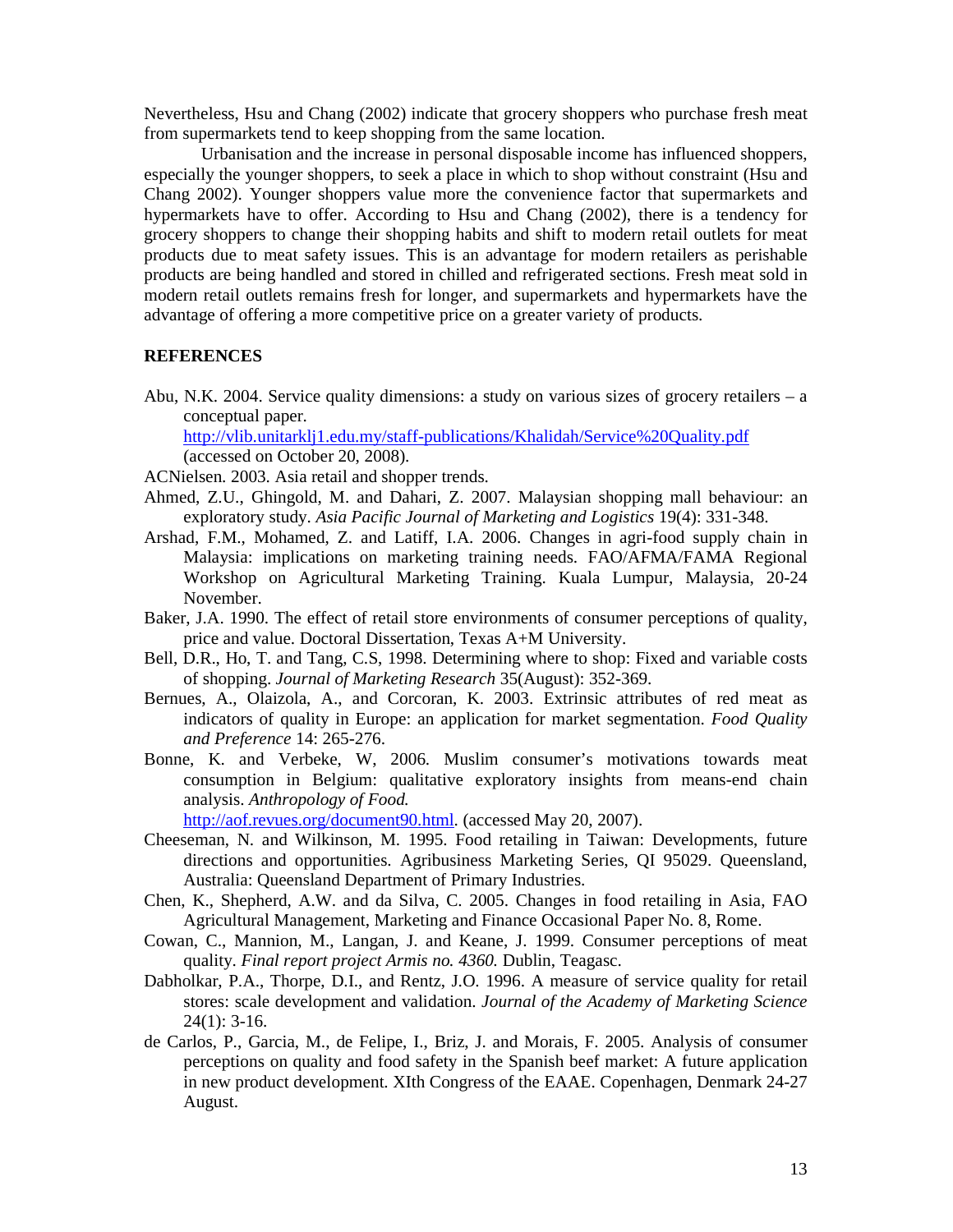- Farhangmehr, M., Marques, S. and Silva, J. 2000. Consumer and retailer perceptions of hypermarkets and traditional retail stores in Protugal. *Journal of Retailing and Consumer Services* 7: 197-206.
- Geuens, M., Brengman, M. and Jegers, R. 2003. Food retailing, now and in the future. A consumer perspective. *Journal of Retailing and Consumer Services* 10: 241-51.
- Goldman, A., Krider, R. and Ramaswami, S. 1999. The persistent competitive advantage of traditional food retailers in Asia: Wet market's continued dominance in Hong Kong. *Journal of Macromarketing* 19: 126-139.
- Goldman, A. and Hino, H. 2004. Supermarkets vs. traditional retail stores: diagnosing the barriers to supermarkets' market share growth in an ethnic minority community. *Journal of Retailing and Consumer Services* 12: 273-284.

Hsu, JL and Chang, WH 2002. Market segmentation of fresh meat shoppers in Taiwan. *International Review of Retail, Distribution and Consumer Research* 12(4): 423-436.

Idris, I. 2002. Bigger share for hypermarkets. *The Star,* March 23.

- Ishida, A., Law SH. And Aita, Y. 2003. Changes in food consumption expenditure in Malaysia. *Agribusiness* 19 (1): 61-76.
- Kaufman, C.F. 1996. A new look at one-stop shopping: a TIMES model approach to matching store hours and a shopper schedules. *Journal of Consumer Marketing* 13(1): 4- 52.
- Kennedy, O.B., Stewart-Knox, B.J., Mitchell, P.C. and Thurnham, D.I. 2004. Consumer perceptions of poultry meat: a qualitative analysis. *Nutrition and Food Science* 34(3): 122-129.
- Klemz, B. and Boshoff, C. 2001. Environmental and emotional influences on willingness-tobuy in small and large retailers. *European Journal of Marketing* 33(1/2): 70-91.
- Lewis, M 2000, Focus Group Interviews in Qualitative Research: A Review of the Literature. *Action Research e-Reports.* http://www2.fbs.usyd.edu.au/arow/arer/002htm#Origins (accessed August 30, 2008).
- Malaysia. 2003. Mid-term Review of the Eight Malaysia Plan 2001 2005. Kuala Lumpur: Percetakan Nasional Malaysia Berhad.
- Malaysia. 2006. Ninth Malaysia Plan (2006-2010). Kuala Lumpur: Percetakan Nasional Malaysia Berhad.
- Mceachern, M.G. and Schroder, M.J.A. 2002. The role of livestock production ethics in consumer values towards meat. *Journal of Agricultural and Environmental Ethics* 15: 221-237.
- Muharam, S. 2001. Wet and traditional market profile in Jakarta . http://www.smfranchise.com/news/wetjkt.htm (accessed November 3, 2008).
- Mui, L.Y., Badarulzaman, N. and Ahmad, A.G. 2003. *Pacific Rim Real Estate Society 9th Annual Conference, January 20-22, 2003: Retail activity in Malaysia: from shophouse to hypermarket.* Brisbane, QLD: University of Queensland and Queensland University of Technology.
- Munoz, A.M. 1998. Consumer perceptions of meat. Understanding these results through descriptive analysis. *Meat Science* 49(1): 287-295.
- Osman, M. Z. and Rejab, I. 1989. The choice of retail outlets among urban Malaysian shoppers. *International Journal of Retailing* 4(2): 35-45.
- Paraguas, M.D.S. 2006. Estimation of meat demand system in Malaysia: model selection between the Rotterdam model and the Fdlaids model. Masters diss., University Sains Malaysia.

http://eprints.usm.my/8630/1/ESTIMATION\_OF\_MEAT\_DEMAND\_SYSTEM.pdf (accessed April 7, 2009)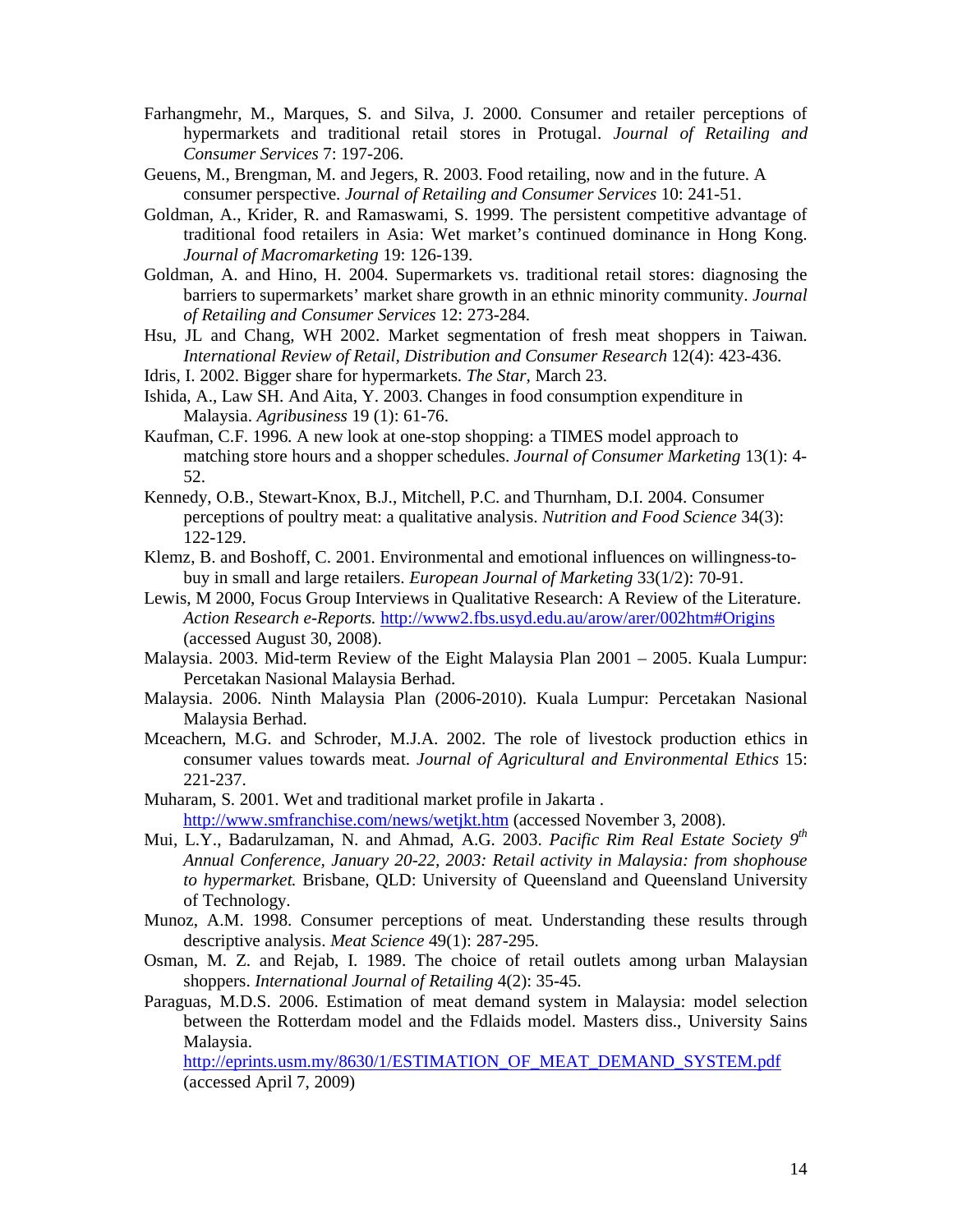- Pearson, D. 2005. Marketing fresh fruits and vegetables: exploration of individual product characteristics and their relationship to buyer's attention to price. Australian Agribusiness Review, 13, 1-13.
- Pricewaterhouse Coopers. 2006. 2004/2005 Global retail and consumer study from Beijing to Budapest. Malaysia. 95-105.
- Pride, W., Elliot, G., Rundle-Thiele, S., Waller, D. and Paladino, A. 2005. Marketing: Core Concepts and Applications, John Wiley & Sons Australia. Reardon, T. and Timmer, P. 2005. *SEARCA International Conference Agricultural and Rural Development in Asia: Ideas, Paradigms, and Policies Three Decades After, November 10-11, 2005: The supermarket revolution with Asian characteristics.* Makati City, Philippines.
- Reardon, T., Timmer, C.P., Barrett, C.B. and Berdegue, J. 2003. The rise of supermarkets in Africa, Asia and Latin America. *American Journal of Agricultural Economics* 85(5): 1140-1146.
- Reardon, T., Timmer, C.P. and Berdegue, J.A. 2005. Supermarket expansion in Latin America and Asia. In *New directions in global food markets,* ed. A. Regmi and M. Gehlhar. Agriculture Information Bulletin Number 794. Washington, DC: US Department of Agriculture, Economic Research Service.
- Shafie, S. and Othman, M.N. n.d. Halal certification: an international marketing issues and challenges. www.ctw-congress.de/ifsam/download/track\_13/pap00226.pdf (accessed July 20, 2007).
- Shamsudin, M.N. and Selamat, J. 2005. Changing Retail Food Sector in Malaysia. PECC Pacific Food System Outlook 2005-06 Annual Meeting. Kun Ming, China 11-13 May.
- Sloan, A.E., Leone, L.C., Powers, M. and McNutt, K.W. 1984. Changing consumer lifestyle. *Food Technology*: 99-103.
- Steenkamp, J.-B.E.M. and Van Trijp, H.C.M. 1989. A methodology for estimating the maximum price consumers are willing to pay in relation to the perceived quality of the product and characteristics of the consumer. *Journal of International Food and Agribusiness Marketing* 1: 7-24.
- Stewart, D.W. and Shamdasani, P.N. 1990. Focus groups: Theory and practice. Sage Publications, Newbury Park.
- Tey, Y.S., Mad Nasir, S., Alias, R., Zainalabidin, M. and Amin, M.A. 2008. Demand for beef in Malaysia: preference for quantity, quality or lean? *International Food Research Journal* 15(3): pp.
- The World Factbook. 2009. https://www.cia.gov/library/publications/the-world-factbook/print/my.html (accessed April 8, 2009).
- Trappey, C. and Lai, M.K. 1997. Differences in factors attracting consumers to Taiwan's supermarkets and traditional wet markets. *The Journal of Family and Economics Issues*  18(2): 211-224.
- Verbeke, W. and Viane, J. 1999. Beliefs, attitude and behaviour towards fresh meat consumption in Belgium: empiricial evidence from a consumer study. *Food Quality and Preference* 10: 437-445.
- Warriss, P.D. 2000. *Meat science, an introductory text,* CABI publishing, Wallingford, Oxon.
- Wong, L.C.Y. 2007. Development of Malaysia's agricultural sector: Agriculture as an engine of growth?. ISEAS Conference on the Malaysian Economy: Development and Challenges. Singapore, 25-26 January.